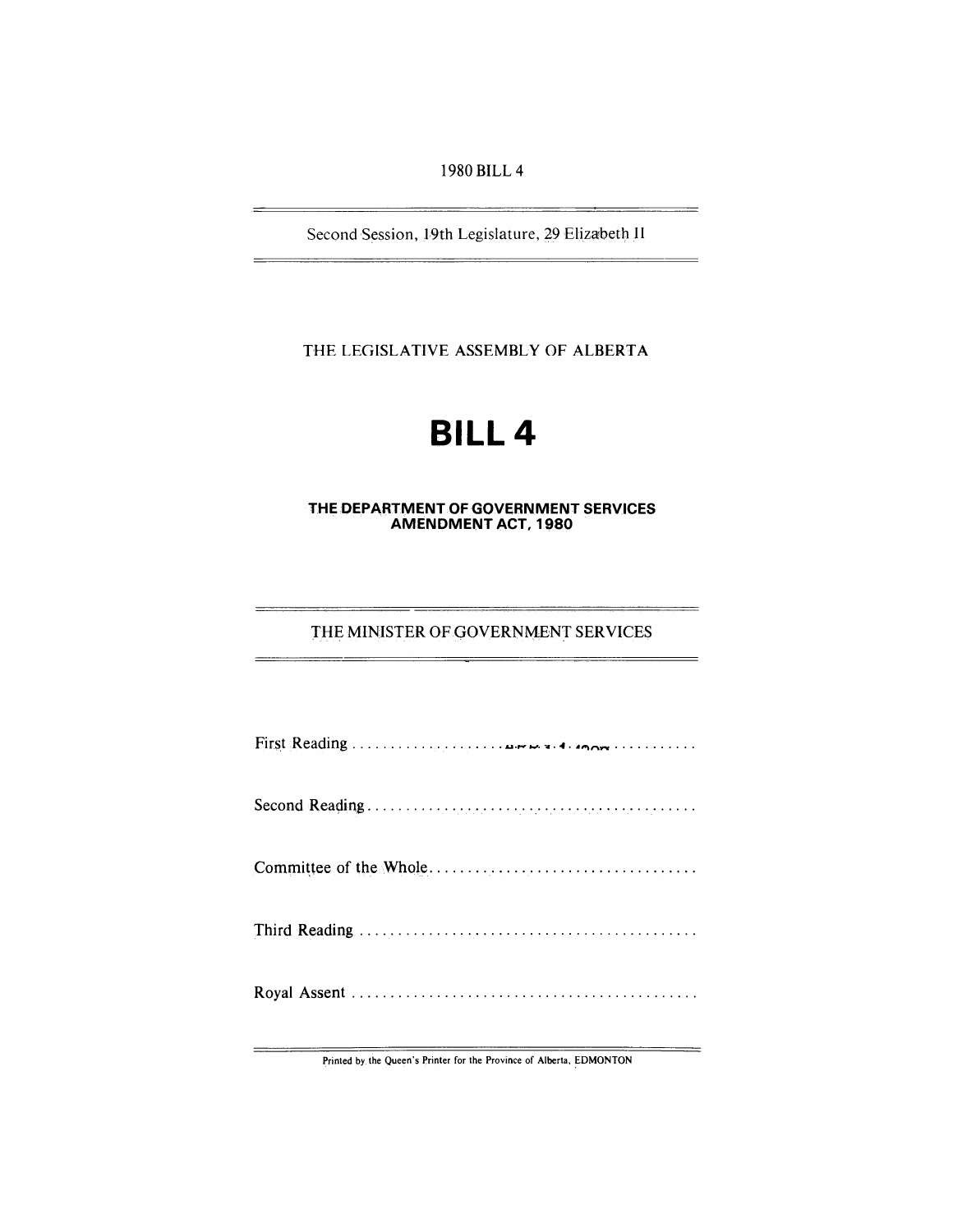Bill 4

## **BILL 4**

## 1980

## **THE DEPARTMENT OF GOVERNMENT SERVICES AMENDMENT ACT, 1980**

*(Assented to , 1980)* 

HER MAJESTY, by and with the advice and consent of the Legislative Assembly of Alberta, enacts as follows:

*1 The Department of Government Services Act is amended by this Act.* 

*2 Section* 12(3) *is amended by striking out* "\$45,000,000" *and substituting* "\$60000 000".

*3 This Act comes into force on the day upon which it is assented to.*